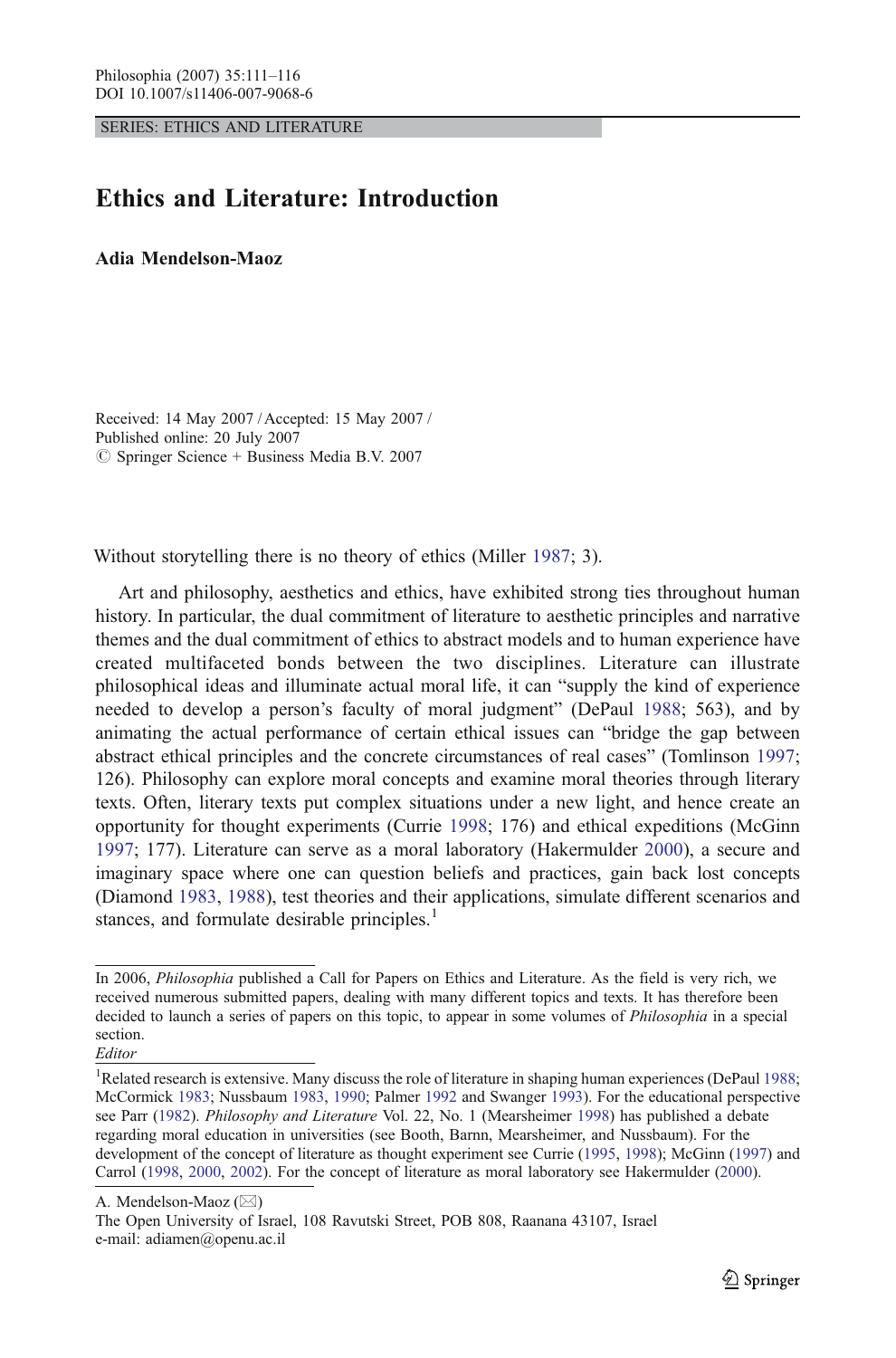Although literature and ethics have different methods, strategies, and goals, they are both forms of writing which deal with human lives; they both can be viewed as models of moral attention (Adamson [1998;](#page-3-0) 92–93). Nevertheless, until the last decades, the two disciplines where totally distanced. As Lewrence phrased it: "They used to be one, right from the days of myth. Then they went and parted, like a nagging married couple [...] so the novel went sloppy, and philosophy went abstract-dry" ([\[1932](#page-4-0)] [1966](#page-4-0); 117). What has created the deep alienation? And what has brought them together?

Since the ancient quarrel between Aristotle and Plato, $\frac{2}{3}$  literary criticism has swung between a dogmatic-didactic school and a formalist-aesthetic school.<sup>3</sup> The former dominant in periods when art was supported by the church – used the literary text as an educational instrument. The latter – the modernist view, which started with the enlightenment and flourished during the early decades of the twentieth century, together with development of the theory of aesthetics – went against the inclusion of external interests, including ethics, in the process of reading and evaluation. As epitomized by Wilde's famous words "There is no such thing as a moral or an immoral book. Books are well written, or badly written. That is all" [in Preface to *The Picture of Dorian Gray* (Wilde [[1890\]](#page-5-0) [1948\)](#page-5-0).

The dichotomy between the disciplines and the inclination towards more scientific methods within the humanities left their marks on philosophy and ethics too. Modern and Enlightenment philosophers, such as Descartes, Hume and Kant, were "skeptical of the creative imagination of poets and novelists" (Novitz [1998:](#page-4-0) 94). The literary imagination was perceived as irrational and misleading, hence could not contribute to forming ethical principles. During the first half of the twentieth century, with the growth of analytic philosophy, the divide between ethics and literature appeared deeper than ever. Yet half a century later, the picture in both disciplines has changed. New and renewed currents in literary criticism and in moral philosophy, often enriching former theories, brought additional dimensions and created opportunities to combine ethics and literature.

In the field of literary theory, new currents such as post-structuralism, deconstruction, post-modernism, and post-colonialism, considered past efforts to build a literary science as useless and even misleading and immoral. These currents abandoned the formal procedure of reading, while pointing out the complicated relationships between words and worlds. Every text is considered unreadable (Miller [1987\)](#page-4-0), and every text contains traces of social, political, and ethical issues, whether in an overt form, or unconsciously (Jameson [1981](#page-4-0)). Following philosophers and theorists from Foucault to Levinas, $4$  asking questions about truth and power, and realizing the commitment to the other, the new currents in literary theory have had good reasons to discuss literature and ethics together.

During the same period, moral philosophy has gone through comparable significant changes. Alongside the rich and fruitful work on the Kantian deontological theories and Utilitarianism or 'consequentialist' theories, which formulate moral rules based on human rationality, a new place was found for Aristotle's virtue ethics (Anscombe [1958](#page-3-0); Crisp and Slote [1997](#page-3-0), 1–2). The renewed interest in Aristotle and its focus on virtue and human

<sup>&</sup>lt;sup>2</sup>See Nussbaum [\(1990](#page-4-0)), Kronick [\(2006](#page-4-0)).

<sup>&</sup>lt;sup>3</sup>Referred sometimes as moralism and autonomism/aestheticism.

<sup>&</sup>lt;sup>4</sup>The renewed study of literature and ethics deals intensively with Levinas (see Eaglestone [1997](#page-3-0); Gibson [1999,](#page-3-0) and Robbins [1999](#page-5-0)). Levinas himself, in his paper "Reality and its Shadow" ([1948](#page-4-0)) was very skeptic about the place of literature as a source of ethical insights.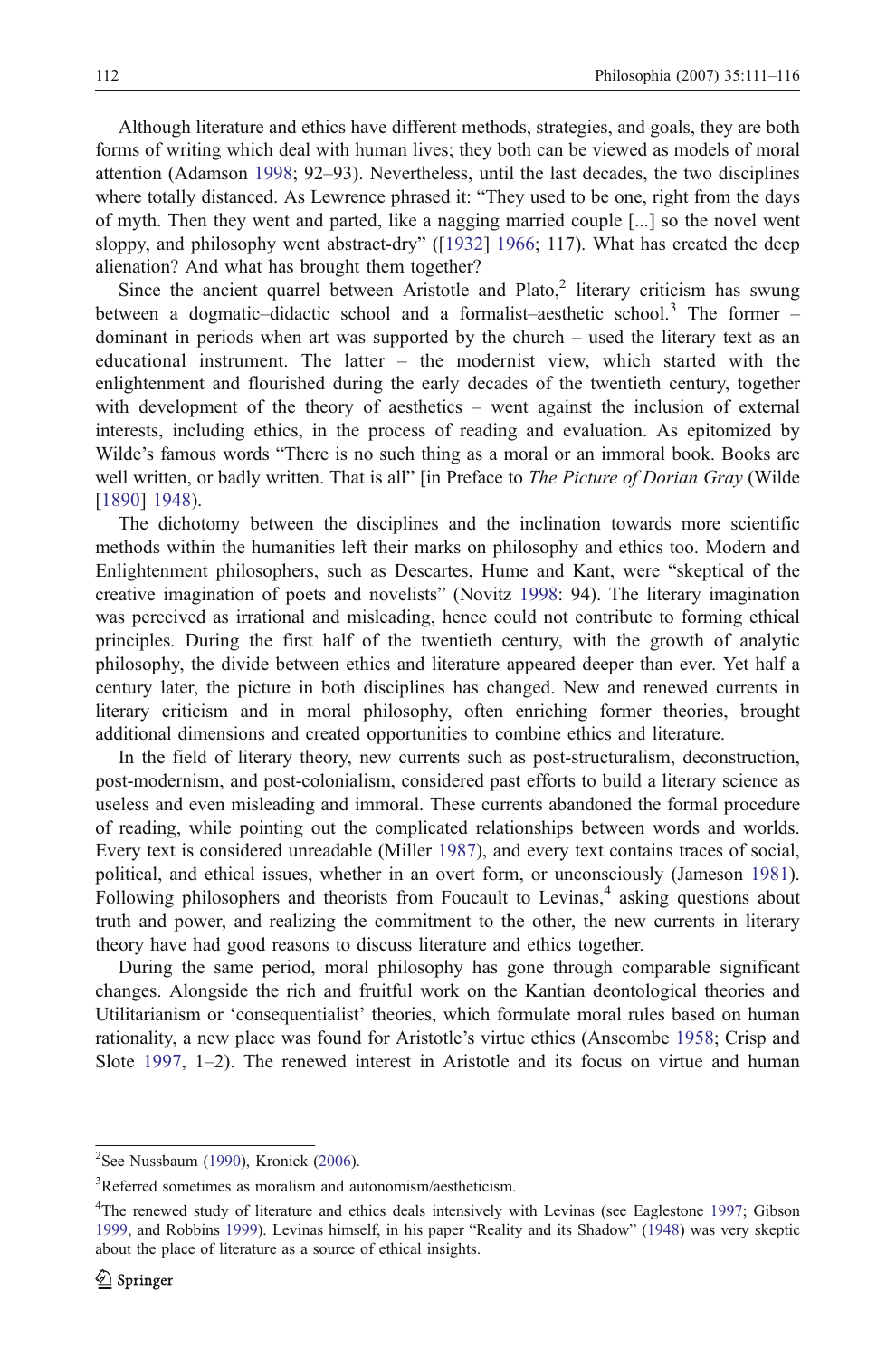flourishing created an opportunity to develop strong ties between ethics and literature.<sup>5</sup> This has led many philosophers, such as Murdoch ([1970](#page-4-0)), MacIntyre ([1981](#page-4-0)), Williams ([1981](#page-5-0), [1985](#page-5-0)), and Nussbaum [\(1983,](#page-4-0) [1988](#page-4-0), [1990,](#page-4-0) [1995](#page-4-0)) to reopen discussion of ethics and literature.

Over the last two decades, a significant number of papers, books, and special volumes have dealt with ethics and literature, often using the term "ethical criticism".<sup>6</sup> The subject is rich in themes and methodologies. A variety of philosophical and literary texts is considered. The spectrum is wide: examining moral themes in literature, assuming that the character's behavior can be understood on the basis of its similarity to what we have known and thus can be interpreted by our own terms, resources, and our own "admittedly incomplete sense of life" (Nussbaum [1990](#page-4-0). 28); formulating the relationships between the two disciplines, understanding the differences between them and the opportunities for their intersection (Adamson [1998](#page-3-0); Carrol [1998](#page-3-0), [2000,](#page-3-0) [2002;](#page-3-0) Diamond [1998;](#page-3-0) Hains [1998](#page-4-0); Mendelson-Maoz [2007;](#page-4-0) articulating the relationships between readers, narrators, and authors, as ethical relationships (Booth [1988;](#page-3-0) Newton [1995](#page-4-0)); building new procedures for reading in the light of humanism (Schwarz [1990,](#page-5-0) [2001\)](#page-5-0); examining the power of literary texts in educating young people, assuming that texts can shape believes and behaviors, and can help in understanding ethical dilemmas (Brandt [1988,](#page-3-0) Coles [1989](#page-3-0); DeMarco [1996](#page-3-0); Parr [1982\)](#page-5-0); illustrating ethical reasoning and theories through reading of literary texts, considering the text to be a moral laboratory (Pojman [2004;](#page-5-0) Massey [1987](#page-4-0)); examining literary texts, articulating rhetoric devices and their power in creating ethical judgments, and suggesting close readings and interpretations of specific texts (for example the extensive writing on James' The Golden Bowl, Nabokov's Lolita, and Shlink's The  $Reader^7$ ); revealing a way of ethical reading of text, which involves an awareness to social, political, and ethical streams that often go beneath the texts, and explores power relations, arguing that "ethics is recognized as deeply embedded in discussions of power, of voice and agency, and in textual concerns with the effects of presence and absence" (Fahraeus [2005](#page-3-0); 7) (Buell [1999](#page-3-0), Attridge [1999,](#page-3-0) Harpham [1992](#page-4-0), [1999](#page-4-0); Nash [1994;](#page-4-0) Said [1971\)](#page-5-0); and a rereading of philosophical and theoretical texts relevant to this intersection (Miller [1987](#page-4-0); Robbins [1999](#page-5-0); Gibson [1999](#page-3-0); Eaglestone [1997\)](#page-3-0).

<sup>&</sup>lt;sup>5</sup>Rorty's pragmatism ([1982](#page-5-0), [1989](#page-5-0)), which suggests a new meaning to the dichotomy between science and poetry, objective and subjective, and truth and fiction, provides further justification to discuss ethics and literature.

<sup>&</sup>lt;sup>6</sup>The rise of ethical criticism is impressive. Several journals devoted special issues to the subject: New Literary History [1983](#page-4-0) (Diamond, Murray, Nussbaum, Putnam, and Raphael), *Ethics* 1988 (Backer, Booth, Diamond, Nussbaum), PMLA (Publications of the Modern Language Association of America) 1991 (Attridge and Buell), Yale French Studies 1999 (Nouvet), and Poetics Today 2004 (Askin). Philosophy & Literature has devoted an issue to a Symposium on Morality and Literature (hosting the debate between Nussbaum and Posner) in [1998,](#page-5-0) and deals with ethical criticism almost in every volume. Examples of Survey articles include Buell [\(1999](#page-3-0)), Fahraeus ([2005](#page-3-0)), Parker ([1998\)](#page-4-0), and Stow [\(2000](#page-5-0)). Many volumes and books have been published in the last two decades. Volumes include Adamson, Freadman, Parker (eds.) [1998](#page-3-0); Cascardi (ed.) [1987;](#page-3-0) Davis, Womack (eds.) [2001;](#page-3-0) Fahraeus, Jonsson (eds.) [2005;](#page-3-0) Hadfield, Rainsford, Woods (eds.) [1999](#page-3-0); Levinson (ed.) [1998](#page-4-0), Nelson (ed.) [1997;](#page-4-0) Phelan (ed.) [1989](#page-5-0), Toker (ed.) [1994,](#page-5-0) Wihl, Williams (eds.) [1988.](#page-5-0) Books include Barbour [1984;](#page-3-0) Berthoff [1986;](#page-3-0) Booth [1988](#page-3-0); Clausen [1986](#page-3-0); Cunningham [2001;](#page-3-0) Eaglestone [1997;](#page-3-0) Gibson [1999;](#page-3-0) Goldberg [1993;](#page-3-0) Harpham [1992](#page-4-0), [1999;](#page-4-0) Johnson [1993](#page-4-0); McGinn [1997;](#page-4-0) Nussbaum [1990,](#page-4-0) [1995;](#page-4-0) Newton [1995;](#page-4-0) Palmer [1992](#page-4-0), Parker [1994](#page-4-0), Price [1983](#page-5-0), Robbins [1999,](#page-5-0) Siebers [1988](#page-5-0), [1992.](#page-5-0)

<sup>&</sup>lt;sup>7</sup>The list of specific references is outside the scope of this introduction.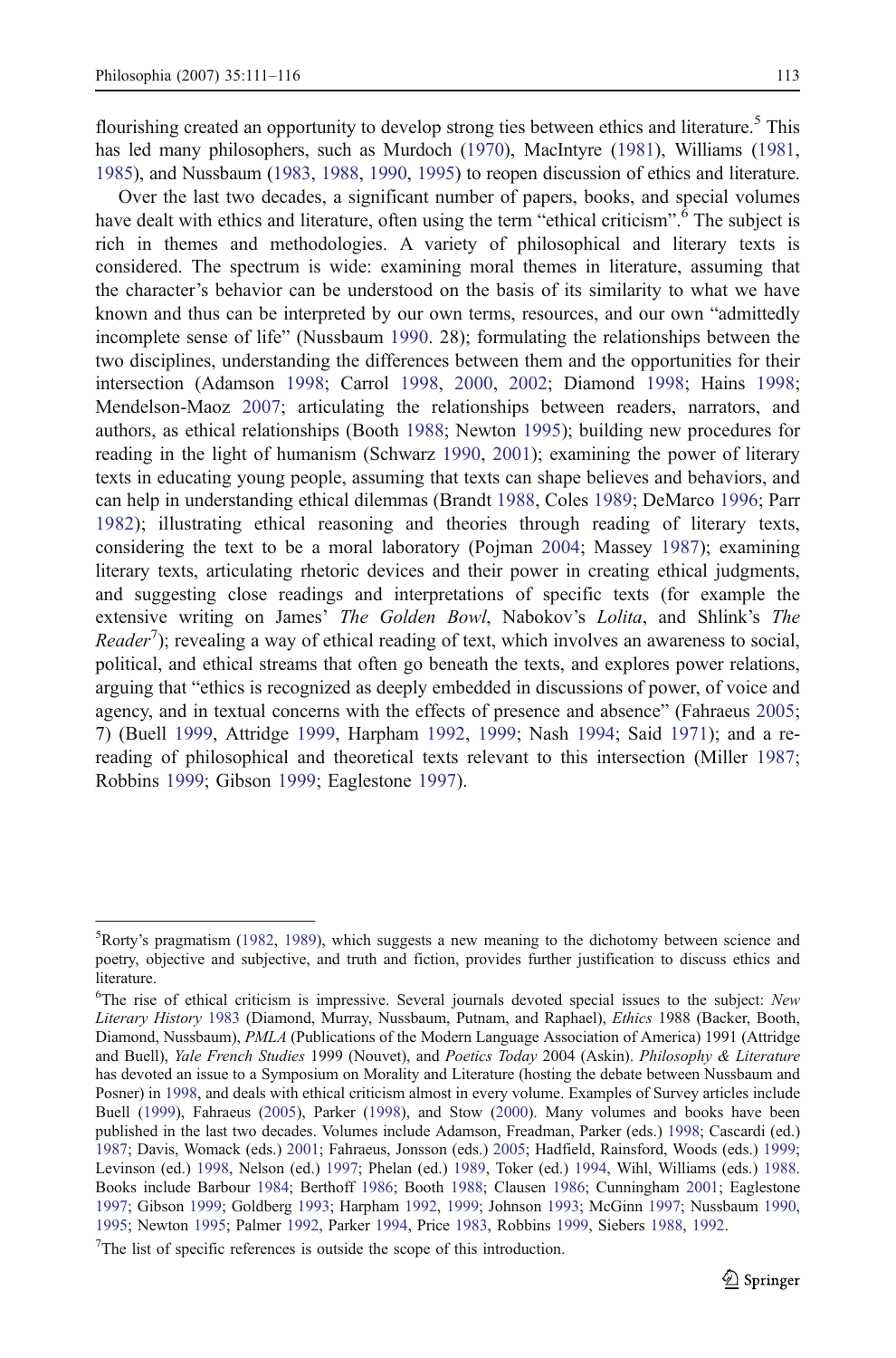## <span id="page-3-0"></span>References

- Adamson, J. (1998). Against tidiness: Literature and/versus moral philosophy. In J. Adamson, R. Freadman, & D. Parker (Eds.), Renegotiating Ethics in Literature, Philosophy and Theory. (pp. 84–110). Cambridge: Cambridge University Press.
- Anscombe, G. E. M. ([1958] 1997). Modern moral philosophy. In R. Crisp & M. Slote (Eds.), Virtue Ethics. (pp. 26–44). New York: Oxford University Press.
- Attridge, D. (1999). Innovation, literature, ethics: reading the other. PMLA. Publications of the Modern Language Association of America, 114(1), 20–31.
- Backer, C. L. (1988). Symposium on morality and literature: Introduction. Ethics, 98(2), 223–224.

Barbour, J. D. (1984). *Tragedy as a critique of virtue*. Chico, California: Scholars Press.

- Berthoff, W. (1986). *Literature and the continuances of virtue*. Princeton, New Jersey: Princeton University Press.
- Booth, C. W. (1988). The company we keep. Berkeley, Los Angeles & London: University of California Press.
- Booth, C. W. (1988b). Why ethical criticism fell on hard times. *Ethics*, 98, 2, (Symposium on Morality and Literature) 278–293.
- Booth C. W. (1998). Symposium: Why banning ethical criticism is a serious mistake. Philosophy and Literature, 22(2), 366–393.
- Brandt, R. B. (1988). Moral theory and moral education. The Journal of Philosophy, 85(10) 566–568.
- Brann, T. H. E. (1998). Symposium: When does amorality become immorality? *Philosophy and Literature*, 22(1), 166–170.
- Buell, L. (1999). In pursuit of ethics. *PMLA (Publications of the Modern Language Association of America)*, 114(1), 7–19.
- Carrol, N. (1998). Art, narrative, and moral understanding. In J. Levinson (Ed.), Aesthetics & Ethics: Essays at the Intersection (pp. 126–160). New York: Cambridge University Press.
- Carroll, N. (2000). Art and ethical criticism: An overview of recent directions of research. Ethics, 110(2), 350–387.
- Carroll, N. (2002). The wheel of virtue: Art, literature and moral knowledge. The Journal of Aesthetics and Art Criticism, 60(1), 3–26.
- Cascardi, A. J. (Ed.) (1987). Literature and the question of philosophy. Baltimore and London: The Johns Hopkins University Press.
- Clausen, C. (1986). The moral imagination: Essays on literature and ethics. Iowa: University of Iowa press.
- Coles, R. (1989). The Call of Stories. Boston: Houghton Mifflin Company (A Peter Davison Book).

Crisp, R., & Slote, M. (Eds.) (1997). Virtue ethics. New York: Oxford University Press.

- Cunningham, A. (2001). The heart of what matters the role of literature in moral philosophy. Berkely and Los Angeles: University of California Press.
- Currie, G. (1995). The moral psychology of fiction. Australasian Journal of Philosophy, 73(2), 250–259.
- Currie, G. (1998). Realism of character and the value of fiction. In J. Levinson, (Ed.), Aesthetics & Ethics: Essays at the Intersection, pp. 161–181. New York: Cambridge University Press.
- Davis, F. T., & Womack, K. (2001). Preface: Reading literature and the ethics of criticism. In F. T. Davis, & K. Womack (Eds.), Mapping the Ethical Turn. Charlottesville and London: University Press of Virginia. De Marco, D. (1996). The heart of virtue. San Francisco: Ignatius Press.

DePaul, R. M. (1988). Argument and perception: The role of literature in moral inquiry. The Journal of

- Philosophy, 85(10), 552–565.
- Diamond, C. (1983). Having a rough story about what moral philosophy is. New Literary History, 15(1), 155–169 (Literature and/as Moral Philosophy).

Diamond, C. (1988). Losing your concepts. Ethics, 98(2), 255–277 (Symposium on Morality and Literature).

- Diamond, C. (1998). Martha Nussbaum and the need for novels. In J. Adamson, R. Freadman, & D. Parker (Eds.), Renegotiating Ethics in Literature, Philosophy and Theory. (pp. 39–64). Cambridge: Cambridge University Press.
- Eaglestone, R. (1997). Ethical criticism: Reading after Levinas. Edinburgh: Edinburgh University Press.

Eskin, M. (2004). Introduction: The double "Turn" to ethics and literature? Poetics Today, 24, 4.

- Fahraeus, A. (2005). Introduction. In A. Fahraeus, & A. Jonsson (Eds.), Textual Ethos Studies or Locating Ethics. (pp. 7–33). Amsterdam and New York: Rodopi.
- Gibson, A. (1999). Postmodernity, ethics and the novel. London and New York: Routledge.
- Goldberg, S. L. (1993). Agents and lives. Cambridge: Cambridge University Press.
- Hadfield, A., Rainsford, D., & Woods, T. (Eds.) (1999). The ethics in literature. London & New York: Macmillan Press & St. Martin's Press.

 $\mathcal{Q}$  Springer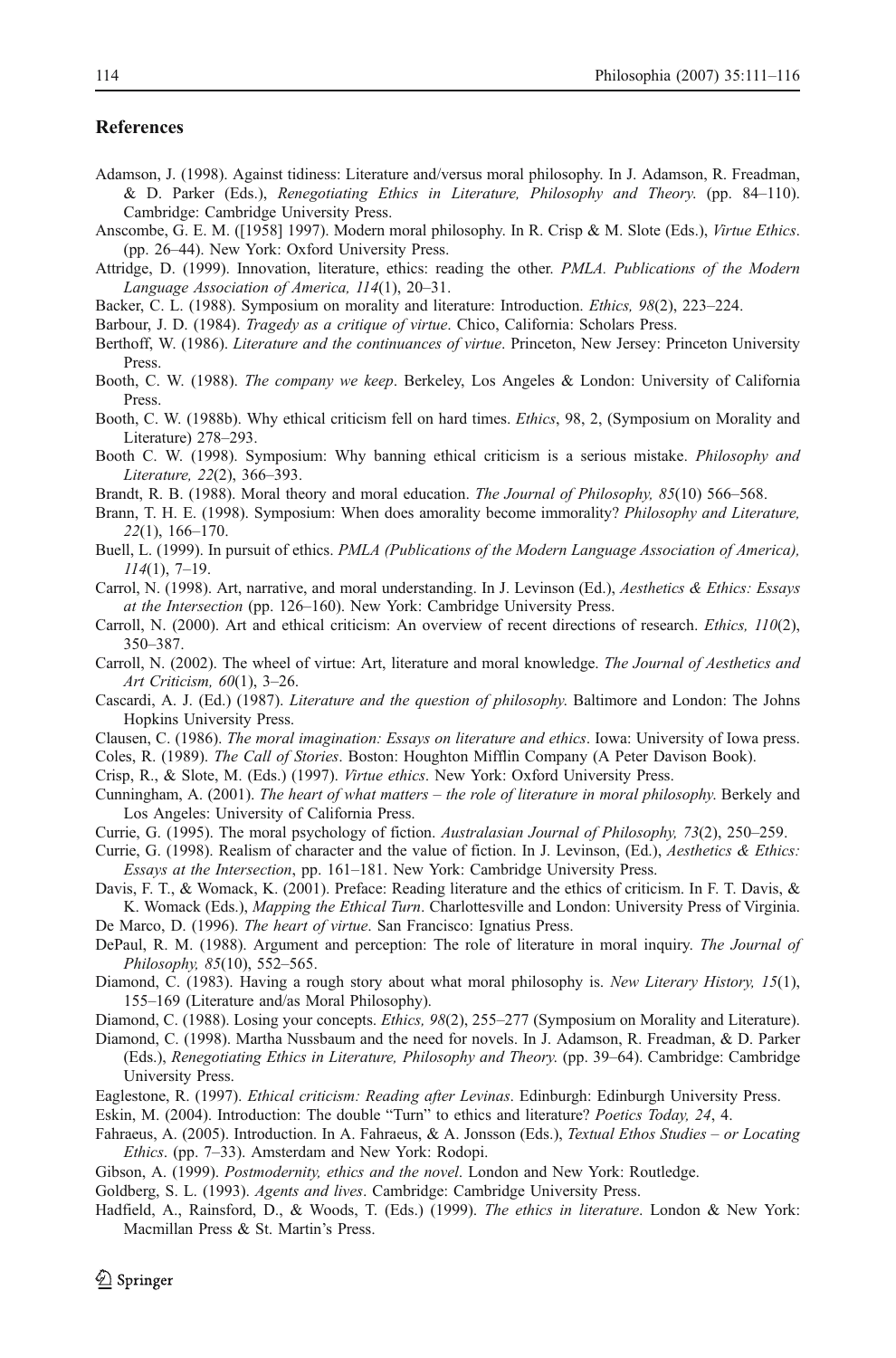- <span id="page-4-0"></span>Hakermulder, J. (2000). The moral laboratory: Experiments examining the effects of reading literature on social perception and moral self-concept. Amsterdam/Philadelphia: John Benjamins.
- Hains, S. (1998). Deepening the Self: The Language of Ethics and the Language of Literature. In J. Adamson, R. Freadman, & D. Parker (Eds.), Renegotiating Ethics in Literature, Philosophy and Theory (pp. 21–38). Cambridge: Cambridge University Press.
- Harpham, G. G. (1992). *Getting it right*. Chicago and London: University of Chicago Press.
- Harpham, G. G. (1999). Shadows of ethics: Criticism and the just society. Durham and London: Duke University Press.
- Jameson, F. (1981). The political unconscious. Ithaca, New York: Cornell University Press.
- Johnson, M. (1993). *Moral imagination*. Chicago and London: The University of Chicago Press.
- Kronick, J. G. (2006). The ancient quarrel revisited: Literary theory and the return to ethics. Philosophy and Literature, 30(2), 436–449.
- Lawrence, D. H. ([1932] 1966). Selected literary criticism. New Jersey: The Viking Press.
- Levinas, E. ([1948] 1996). Reality and its shadow. In S. Hand (Ed.), The Levinas Reader (pp. 129–143). Oxford and Massachusetts: Blackwell.
- Levinson, J. (1998). Introduction: Aesthetics and ethics. In J. Levinson (Ed.), Aesthetics and Ethics: Essays at the Intersection (pp. 1–25) New York: Cambridge University Press.
- Lyons, D. J. (1998). Symposium: Upon what authority might we teach morality. Philosophy and Literature, 22(1), 155–160.
- MacInryre, A. ([1981] 1984). After virtue. London: Duckworth.
- MacIntyre, A. (1988). Whose justice? Which rationality? Indiana: Notre Dame University Press.
- Massey, I. (1987). Find you a virtue: Ethics and desire in literature. Fairfax, Virginia: The George Mason University Press.
- McCormick, P. (1983). Moral knowledge and fiction. The Journal of Aesthetics and Art Criticism, XLI(4), 399–410.
- McGinn, C. (1997). Ethics, evil and literature. Oxford: Clarendon.
- Mearsheimer, J. J. (1998). Symposium: The aim of education. *Philosophy and Literature*, 22(1), 137–155, 193–198.
- Mendelson-Maoz, A. (2007). New vocabulary of attention: Representation of Moral Problems in Literature An Aesthetics Perspective. In B. A. Martín & S. M. Falquina (Eds.), The Ethics of Fiction. Cambridge Scholars (in press).
- Merrill, R. (Ed.) (1988). *Ethics/Aesthetics*. Washington: Maisonneuve Press.
- Miller, J. H. (1987). The ethics of reading. New York: Columbia University Press.
- Miller, J. H. (2002). On literature. London and New York: Routledge.
- Murdoch, I. (1970). *The sovereignty of good*. London: Routledge and Kegan Paul.
- Murray, K. (1983). In the wake of morality: The thematic underside of recent theory. New Literary History, 15(1), 119–136 (Literature and/as Moral Philosophy).
- Nash, C. (1994). Slaughtering the Subject: Literature's Assault Narrative In C. Nash (Ed.), Narrative in Culture (pp. 199–218). London and New York: Routledge.
- Nelson, H. L. (1997). Introduction: How to do things with stories. In H. L. Nelson (Ed.), *Stories and their* Limits (pp. VII–XX). New York and London: Routledge.
- Newton, A. Z. (1995). Narrative ethics. Cambridge, Massachusetts, London, England: Harvard University Press.
- Novitz, D. (1998). Literature and ethics. In: *Encyclopedia of Applied Ethics*, (Vol. 3, pp. 93–101). California & London: California Academic Press.
- Nouvet, C. (1991). Foreword. *Yale French Studies*, 79-80, 1-2 (Literature and the Ethical Question).
- Nussbaum, M. C. (1983). Flawed Crystals: James's The Golden Bowl and Literature as Moral Philosophy. New Literary History, 15(1), 25–50 (Literature and/as Moral Philosophy).
- Nussbaum, M. C. (1988). Narrative Emotions: Beckett's Genealogy of Love. *Ethics*, 98(2), 225–254 (Symposium on Morality and Literature).
- Nussbaum, M. C. (1990). Love's knowledge. New York & Oxford: Oxford University Press.
- Nussbaum, M. C. (1995). Poetic justice. Boston: Beacon Press.
- Nussbaum, M. C. (1998). Symposium: Exactly and responsibility: A defense of ethical criticism. *Philosophy* and Literature, 22(2), 343–365.
- Palmer, F. (1992). Literature and moral understanding. Oxford: Clarendon.
- Park, T. H. (1998). Symposium: Morality, individual responsibility, and the law. *Philosophy and Literature*, 22(1), 178–185.
- Parker, D. (1994). Ethics, theory and the novel. Cambridge: Cambridge University Press.
- Parker, D. (1998). Introduction: The turn to ethics in the 1990's. In J. Adamson, R. Freadman, & D. Parker (Eds.), Renegotiating Ethics, Literature Philosophy and Theory (pp. 1–17). Cambridge: Cambridge University Press.